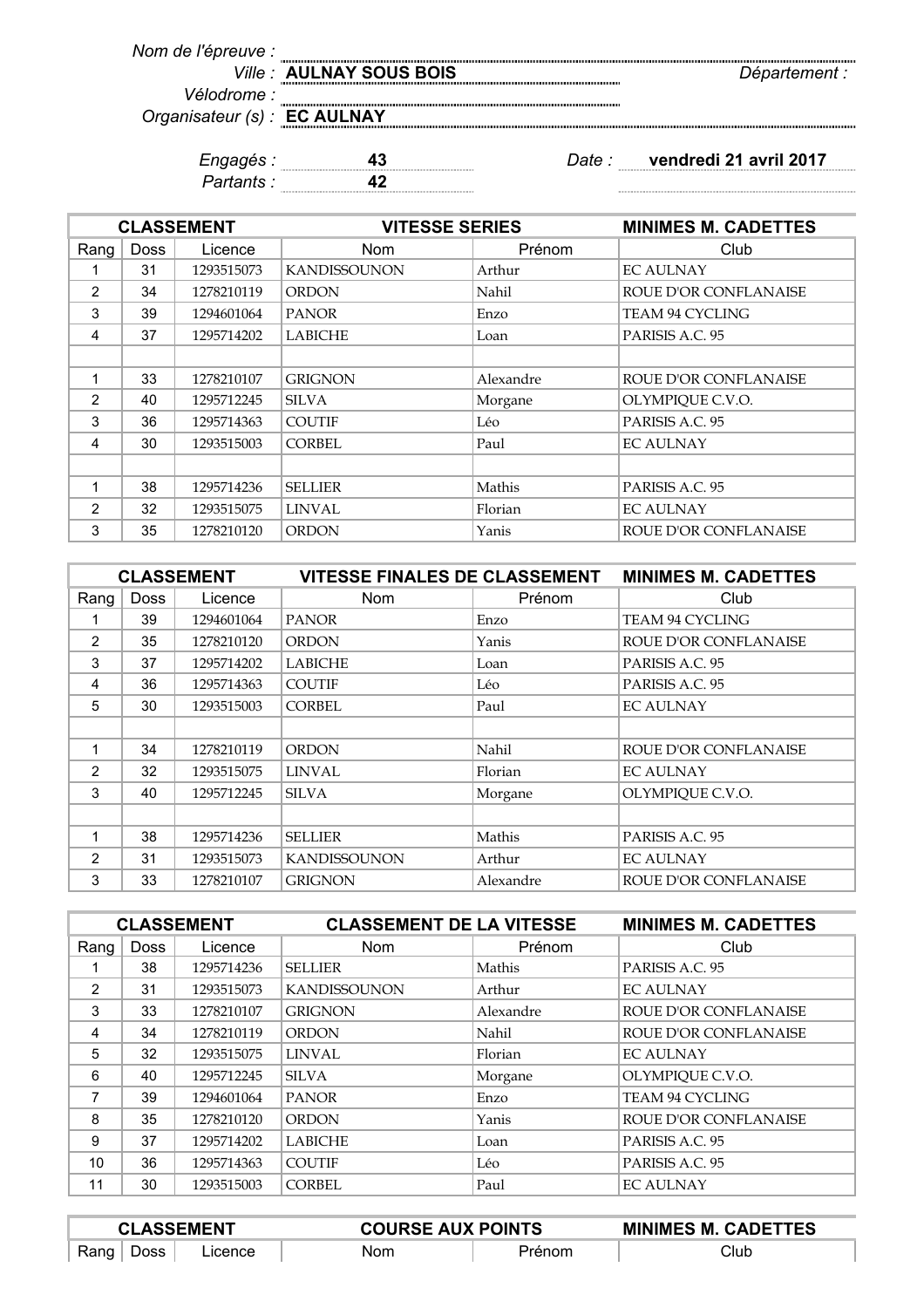|               | 38 | 1295714236 | <b>SELLIER</b>      | Mathis    | PARISIS A.C. 95       |
|---------------|----|------------|---------------------|-----------|-----------------------|
| $\mathcal{P}$ | 31 | 1293515073 | <b>KANDISSOUNON</b> | Arthur    | <b>EC AULNAY</b>      |
| 3             | 33 | 1278210107 | <b>GRIGNON</b>      | Alexandre | ROUE D'OR CONFLANAISE |
| 4             | 32 | 1293515075 | <b>LINVAL</b>       | Florian   | <b>EC AULNAY</b>      |
| 5             | 39 | 1294601064 | <b>PANOR</b>        | Enzo      | TEAM 94 CYCLING       |
| 6             | 34 | 1278210119 | <b>ORDON</b>        | Nahil     | ROUE D'OR CONFLANAISE |
| 7             | 37 | 1295714202 | <b>LABICHE</b>      | Loan      | PARISIS A.C. 95       |
| 8             | 35 | 1278210120 | <b>ORDON</b>        | Yanis     | ROUE D'OR CONFLANAISE |
| 9             | 30 | 1293515003 | CORBEL              | Paul      | <b>EC AULNAY</b>      |
| 10            | 36 | 1295714363 | <b>COUTIF</b>       | Léo       | PARISIS A.C. 95       |
| 11            | 40 | 1295712245 | <b>SILVA</b>        | Morgane   | OLYMPIOUE C.V.O.      |

| <b>CLASSEMENT</b> |             |            | <b>ELIMINATION</b>  |           | <b>MINIMES M. CADETTES</b>   |
|-------------------|-------------|------------|---------------------|-----------|------------------------------|
| Rang              | <b>Doss</b> | Licence    | <b>Nom</b>          | Prénom    | Club                         |
|                   | 38          | 1295714236 | <b>SELLIER</b>      | Mathis    | PARISIS A.C. 95              |
| 2                 | 31          | 1293515073 | <b>KANDISSOUNON</b> | Arthur    | <b>EC AULNAY</b>             |
| 3                 | 39          | 1294601064 | <b>PANOR</b>        | Enzo      | <b>TEAM 94 CYCLING</b>       |
| 4                 | 32          | 1293515075 | LINVAL              | Florian   | <b>EC AULNAY</b>             |
| 5                 | 33          | 1278210107 | <b>GRIGNON</b>      | Alexandre | <b>ROUE D'OR CONFLANAISE</b> |
| 6                 | 30          | 1293515003 | CORBEL              | Paul      | <b>EC AULNAY</b>             |
| 7                 | 35          | 1278210120 | <b>ORDON</b>        | Yanis     | ROUE D'OR CONFLANAISE        |
| 8                 | 40          | 1295712245 | <b>SILVA</b>        | Morgane   | OLYMPIQUE C.V.O.             |
| 9                 | 34          | 1278210119 | <b>ORDON</b>        | Nahil     | <b>ROUE D'OR CONFLANAISE</b> |
| 10                | 36          | 1295714363 | <b>COUTIF</b>       | Léo       | PARISIS A.C. 95              |
| 11                | 37          | 1295714202 | <b>LABICHE</b>      | Loan      | PARISIS A.C. 95              |

| <b>CLASSEMENT</b> |             | <b>CLASSEMENT DE L'OMNIUM</b> |                     | <b>MINIMES M. CADETTES</b> |                              |
|-------------------|-------------|-------------------------------|---------------------|----------------------------|------------------------------|
| Rang              | <b>Doss</b> | Licence                       | <b>Nom</b>          | Prénom                     | Club                         |
|                   | 38          | 1295714236                    | <b>SELLIER</b>      | Mathis                     | PARISIS A.C. 95              |
| 2                 | 31          | 1293515073                    | <b>KANDISSOUNON</b> | Arthur                     | <b>EC AULNAY</b>             |
| 3                 | 33          | 1278210107                    | <b>GRIGNON</b>      | Alexandre                  | <b>ROUE D'OR CONFLANAISE</b> |
| 4                 | 32          | 1293515075                    | LINVAL              | Florian                    | <b>EC AULNAY</b>             |
| 5                 | 39          | 1294601064                    | <b>PANOR</b>        | Enzo                       | TEAM 94 CYCLING              |
| 6                 | 34          | 1278210119                    | <b>ORDON</b>        | Nahil                      | ROUE D'OR CONFLANAISE        |
| 7                 | 35          | 1278210120                    | <b>ORDON</b>        | Yanis                      | <b>ROUE D'OR CONFLANAISE</b> |
| 8                 | 40          | 1295712245                    | SILVA               | Morgane                    | OLYMPIQUE C.V.O.             |
| 9                 | 30          | 1293515003                    | CORBEL              | Paul                       | <b>EC AULNAY</b>             |
| 10                | 37          | 1295714202                    | <b>LABICHE</b>      | Loan                       | PARISIS A.C. 95              |
| 11                | 36          | 1295714363                    | <b>COUTIF</b>       | Léo                        | PARISIS A.C. 95              |

| <b>CLASSEMENT</b> |             |            | <b>VITESSE SERIES</b> |           | <b>CADETS D. JUNIORS</b>      |
|-------------------|-------------|------------|-----------------------|-----------|-------------------------------|
| Rang              | <b>Doss</b> | Licence    | <b>Nom</b>            | Prénom    | Club                          |
|                   | 22          | 1291318039 | <b>CHRISTEAU</b>      | Corentin  | SCA 2000 EVRY                 |
| $\overline{2}$    | 24          | 1295714231 | <b>DUJARDIN</b>       | Julien    | PARISIS A.C. 95               |
| 3                 | 27          | 1278235317 | <b>CLATOT</b>         | Thomas    | <b>VC MONTIGNY BRETONNEUX</b> |
| 4                 | 42          | 1294604194 | <b>SHAMINA</b>        | Anna      | <b>US CRETEIL</b>             |
| 5                 | 28          | 1278235536 | <b>FORGET</b>         | Nathan    | <b>VC MONTIGNY BRETONNEUX</b> |
|                   |             |            |                       |           |                               |
| 1                 | 25          | 1295714200 | <b>LABICHE</b>        | Kilian    | PARISIS A.C. 95               |
| $\mathcal{P}$     | 43          | 1294604222 | <b>PELLEGRIN</b>      | Thomas    | <b>US CRETEIL</b>             |
| 3                 | 29          | 1278235320 | <b>LOUVRIER</b>       | Erwan     | <b>VC MONTIGNY BRETONNEUX</b> |
| 4                 | 21          | 1291318045 | <b>BARRAUD</b>        | Kyllian   | SCA 2000 EVRY                 |
|                   |             |            |                       |           |                               |
| 1                 | 23          | 1295714439 | <b>DAUDON</b>         | Côme      | PARISIS A.C. 95               |
| $\mathcal{P}$     | 20          | 1293533037 | <b>MARTHE ROSE</b>    | Yannick   | <b>ES STAINS</b>              |
| 3                 | 26          | 1278235325 | <b>BERLAND</b>        | Alexandre | <b>VC MONTIGNY BRETONNEUX</b> |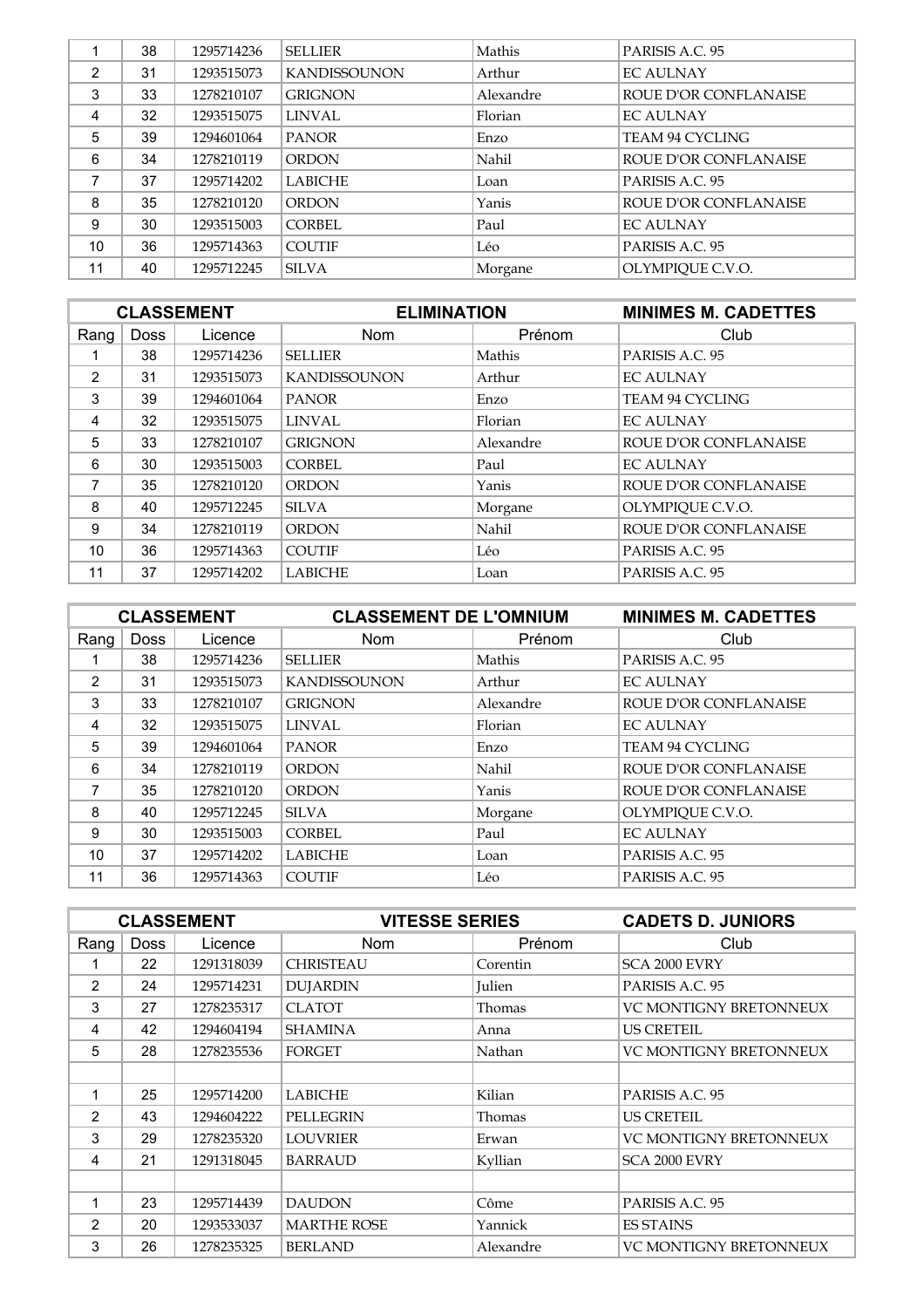|  | ,, | 1 በ1<br>2946<br>114،<br>. | $\sqrt{1 + \tau}$ | T<br>. Katleer | $-1$ and $-1$<br>тс<br>. |
|--|----|---------------------------|-------------------|----------------|--------------------------|
|--|----|---------------------------|-------------------|----------------|--------------------------|

|               |             | <b>CLASSEMENT</b> | <b>VITESSE FINALES DE CLASSEMENT</b> |               | <b>CADETS D. JUNIORS</b>      |
|---------------|-------------|-------------------|--------------------------------------|---------------|-------------------------------|
| Rang          | <b>Doss</b> | Licence           | <b>Nom</b>                           | Prénom        | Club                          |
| 1             | 21          | 1291318045        | <b>BARRAUD</b>                       | Kyllian       | SCA 2000 EVRY                 |
| 2             | 41          | 1294604103        | <b>AIECH</b>                         | Katleen       | <b>US CRETEIL</b>             |
| 3             | 28          | 1278235536        | <b>FORGET</b>                        | Nathan        | VC MONTIGNY BRETONNEUX        |
| 4             | 42          | 1294604194        | <b>SHAMINA</b>                       | Anna          | <b>US CRETEIL</b>             |
|               |             |                   |                                      |               |                               |
| 1             | 29          | 1278235320        | <b>LOUVRIER</b>                      | Erwan         | VC MONTIGNY BRETONNEUX        |
| $\mathcal{P}$ | 26          | 1278235325        | <b>BERLAND</b>                       | Alexandre     | <b>VC MONTIGNY BRETONNEUX</b> |
| 3             | 27          | 1278235317        | <b>CLATOT</b>                        | Thomas        | <b>VC MONTIGNY BRETONNEUX</b> |
|               |             |                   |                                      |               |                               |
| 1             | 43          | 1294604222        | <b>PELLEGRIN</b>                     | Thomas        | <b>US CRETEIL</b>             |
| $\mathcal{P}$ | 20          | 1293533037        | <b>MARTHE ROSE</b>                   | Yannick       | <b>ES STAINS</b>              |
| 3             | 24          | 1295714231        | <b>DUJARDIN</b>                      | <b>Julien</b> | PARISIS A.C. 95               |
|               |             |                   |                                      |               |                               |
| 1             | 22          | 1291318039        | <b>CHRISTEAU</b>                     | Corentin      | SCA 2000 EVRY                 |
| 2             | 25          | 1295714200        | <b>LABICHE</b>                       | Kilian        | PARISIS A.C. 95               |
| 3             | 23          | 1295714439        | <b>DAUDON</b>                        | Côme          | PARISIS A.C. 95               |

| <b>CLASSEMENT</b> |             |            | <b>CLASSEMENT DE LA VITESSE</b> |           | <b>CADETS D. JUNIORS</b>      |
|-------------------|-------------|------------|---------------------------------|-----------|-------------------------------|
| Rang              | <b>Doss</b> | Licence    | Nom                             | Prénom    | Club                          |
| 1                 | 22          | 1291318039 | <b>CHRISTEAU</b>                | Corentin  | SCA 2000 EVRY                 |
| 2                 | 25          | 1295714200 | <b>LABICHE</b>                  | Kilian    | PARISIS A.C. 95               |
| 3                 | 23          | 1295714439 | <b>DAUDON</b>                   | Côme      | PARISIS A.C. 95               |
| 4                 | 43          | 1294604222 | <b>PELLEGRIN</b>                | Thomas    | <b>US CRETEIL</b>             |
| 5                 | 20          | 1293533037 | <b>MARTHE ROSE</b>              | Yannick   | <b>ES STAINS</b>              |
| 6                 | 24          | 1295714231 | <b>DUJARDIN</b>                 | Julien    | PARISIS A.C. 95               |
| 7                 | 29          | 1278235320 | <b>LOUVRIER</b>                 | Erwan     | VC MONTIGNY BRETONNEUX        |
| 8                 | 26          | 1278235325 | <b>BERLAND</b>                  | Alexandre | <b>VC MONTIGNY BRETONNEUX</b> |
| 9                 | 27          | 1278235317 | <b>CLATOT</b>                   | Thomas    | <b>VC MONTIGNY BRETONNEUX</b> |
| 10                | 21          | 1291318045 | <b>BARRAUD</b>                  | Kyllian   | SCA 2000 EVRY                 |
| 11                | 41          | 1294604103 | <b>AIECH</b>                    | Katleen   | <b>US CRETEIL</b>             |
| 12                | 28          | 1278235536 | <b>FORGET</b>                   | Nathan    | <b>VC MONTIGNY BRETONNEUX</b> |
| 13                | 42          | 1294604194 | <b>SHAMINA</b>                  | Anna      | <b>US CRETEIL</b>             |

| <b>CLASSEMENT</b> |             |            |                    | <b>COURSE AUX POINTS</b> |                               |
|-------------------|-------------|------------|--------------------|--------------------------|-------------------------------|
| Rang              | <b>Doss</b> | Licence    | <b>Nom</b>         | Prénom                   | Club                          |
|                   | 43          | 1294604222 | PELLEGRIN          | Thomas                   | <b>US CRETEIL</b>             |
| 2                 | 29          | 1278235320 | <b>LOUVRIER</b>    | Erwan                    | <b>VC MONTIGNY BRETONNEUX</b> |
| 3                 | 25          | 1295714200 | <b>LABICHE</b>     | Kilian                   | PARISIS A.C. 95               |
| 4                 | 24          | 1295714231 | <b>DUJARDIN</b>    | Julien                   | PARISIS A.C. 95               |
| 5                 | 21          | 1291318045 | <b>BARRAUD</b>     | Kyllian                  | SCA 2000 EVRY                 |
| 6                 | 23          | 1295714439 | <b>DAUDON</b>      | Côme                     | PARISIS A.C. 95               |
| 7                 | 22          | 1291318039 | <b>CHRISTEAU</b>   | Corentin                 | SCA 2000 EVRY                 |
| 8                 | 26          | 1278235325 | <b>BERLAND</b>     | Alexandre                | <b>VC MONTIGNY BRETONNEUX</b> |
| 9                 | 28          | 1278235536 | <b>FORGET</b>      | Nathan                   | <b>VC MONTIGNY BRETONNEUX</b> |
| 10                | 41          | 1294604103 | <b>AIECH</b>       | Katleen                  | <b>US CRETEIL</b>             |
| 11                | 42          | 1294604194 | <b>SHAMINA</b>     | Anna                     | <b>US CRETEIL</b>             |
| 12                | 20          | 1293533037 | <b>MARTHE ROSE</b> | Yannick                  | <b>ES STAINS</b>              |

| <b>CLASSEMENT</b> |             |            | <b>ELIMINATION</b> |               | <b>CADETS D. JUNIORS</b> |
|-------------------|-------------|------------|--------------------|---------------|--------------------------|
| Rang              | <b>Doss</b> | Licence    | Nom                | Prénom        | Club                     |
|                   | 25          | 1295714200 | LLABICHE           | Kilian        | PARISIS A.C. 95          |
|                   | 24          | 1295714231 | DUIARDIN           | <b>Iulien</b> | PARISIS A.C. 95          |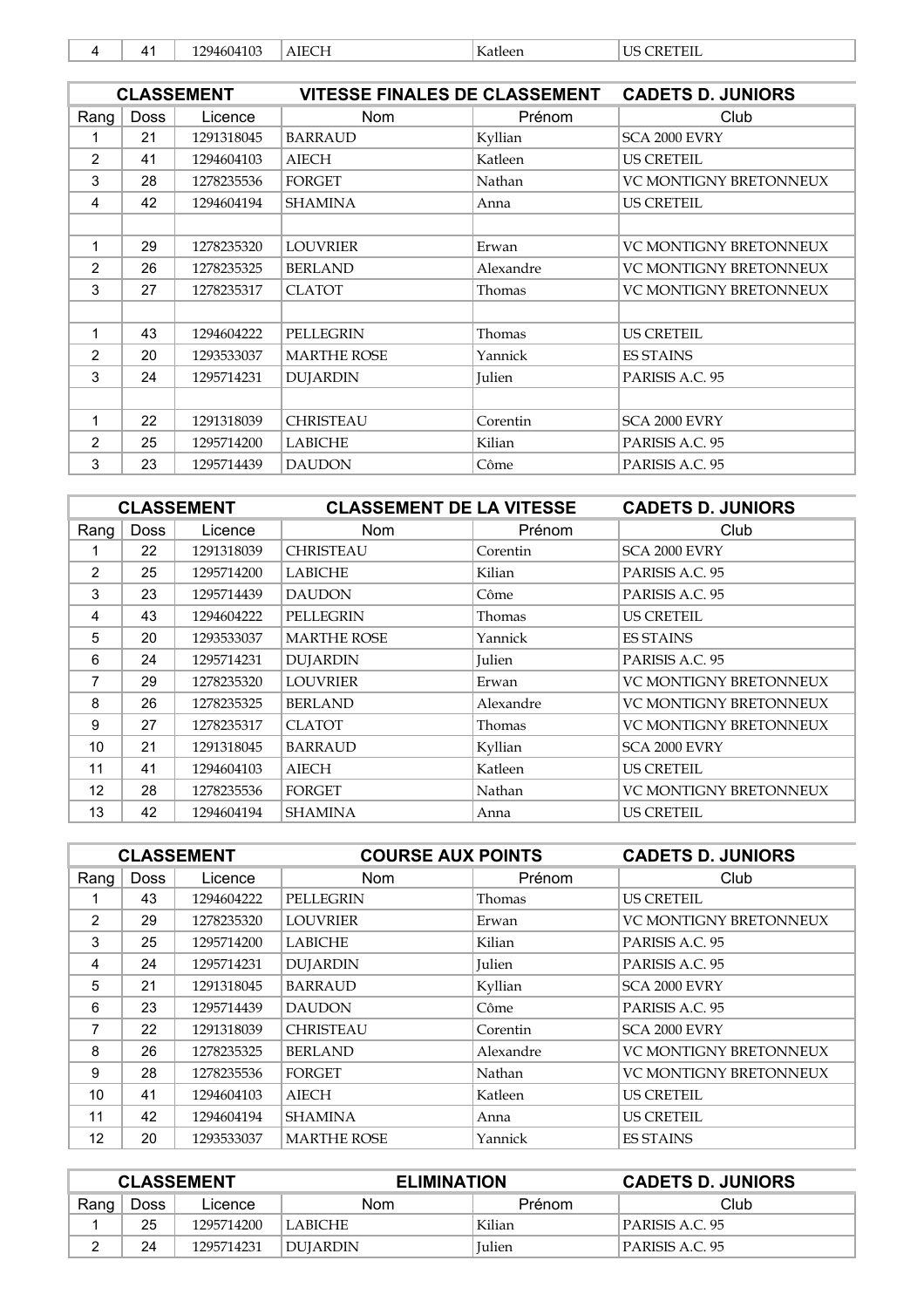| 3  | 43 | 1294604222 | <b>PELLEGRIN</b>   | Thomas    | <b>US CRETEIL</b>             |
|----|----|------------|--------------------|-----------|-------------------------------|
| 4  | 22 | 1291318039 | <b>CHRISTEAU</b>   | Corentin  | SCA 2000 EVRY                 |
| 5  | 29 | 1278235320 | <b>LOUVRIER</b>    | Erwan     | <b>VC MONTIGNY BRETONNEUX</b> |
| 6  | 20 | 1293533037 | <b>MARTHE ROSE</b> | Yannick   | <b>ES STAINS</b>              |
|    | 23 | 1295714439 | <b>DAUDON</b>      | Côme      | PARISIS A.C. 95               |
| 8  | 21 | 1291318045 | <b>BARRAUD</b>     | Kyllian   | SCA 2000 EVRY                 |
| 9  | 26 | 1278235325 | <b>BERLAND</b>     | Alexandre | <b>VC MONTIGNY BRETONNEUX</b> |
| 10 | 28 | 1278235536 | <b>FORGET</b>      | Nathan    | <b>VC MONTIGNY BRETONNEUX</b> |
| 11 | 41 | 1294604103 | <b>AIECH</b>       | Katleen   | <b>US CRETEIL</b>             |
| 12 | 42 | 1294604194 | <b>SHAMINA</b>     | Anna      | <b>US CRETEIL</b>             |

| <b>CLASSEMENT</b> |             |            | <b>CLASSEMENT DE L'OMNIUM</b> |           | <b>CADETS D. JUNIORS</b>      |
|-------------------|-------------|------------|-------------------------------|-----------|-------------------------------|
| Rang              | <b>Doss</b> | Licence    | <b>Nom</b>                    | Prénom    | Club                          |
|                   | 25          | 1295714200 | <b>LABICHE</b>                | Kilian    | PARISIS A.C. 95               |
| $\mathcal{P}$     | 43          | 1294604222 | <b>PELLEGRIN</b>              | Thomas    | <b>US CRETEIL</b>             |
| 3                 | 22          | 1291318039 | <b>CHRISTEAU</b>              | Corentin  | SCA 2000 EVRY                 |
| 4                 | 24          | 1295714231 | <b>DUJARDIN</b>               | Julien    | PARISIS A.C. 95               |
| 5                 | 29          | 1278235320 | <b>LOUVRIER</b>               | Erwan     | <b>VC MONTIGNY BRETONNEUX</b> |
| 6                 | 23          | 1295714439 | <b>DAUDON</b>                 | Côme      | PARISIS A.C. 95               |
| 7                 | 21          | 1291318045 | <b>BARRAUD</b>                | Kyllian   | SCA 2000 EVRY                 |
| 8                 | 20          | 1293533037 | <b>MARTHE ROSE</b>            | Yannick   | <b>ES STAINS</b>              |
| 9                 | 26          | 1278235325 | <b>BERLAND</b>                | Alexandre | <b>VC MONTIGNY BRETONNEUX</b> |
| 10                | 28          | 1278235536 | FORGET                        | Nathan    | <b>VC MONTIGNY BRETONNEUX</b> |
| 11                | 41          | 1294604103 | <b>AIECH</b>                  | Katleen   | <b>US CRETEIL</b>             |
| 12                | 42          | 1294604194 | <b>SHAMINA</b>                | Anna      | <b>US CRETEIL</b>             |

| <b>CLASSEMENT</b> |             | <b>COURSE AUX POINTS</b> |                  | <b>SENIORS JUNIORS</b> |                            |
|-------------------|-------------|--------------------------|------------------|------------------------|----------------------------|
| Rang              | <b>Doss</b> | Licence                  | <b>Nom</b>       | Prénom                 | Club                       |
| 1                 | 3           | 1293505231               | <b>EVENOT</b>    | Killian                | <b>CM AUBERVILLIERS 93</b> |
| 2                 | 1           | 1960037201               | <b>MAFFEIS</b>   | Dany                   | CC NOGENT / OISE           |
| 3                 | 7           | 1295714246               | <b>NOEL</b>      | Aurélien               | PARISIS A.C. 95            |
| 4                 | 17          | 1295714438               | <b>BUIRETTE</b>  | Gaëtan                 | PARISIS A.C. 95            |
| 5                 | 4           | 1295712019               | <b>CHALEL</b>    | Yacine                 | OLYMPIQUE C.V.O.           |
| 6                 | 18          | 1278235139               | <b>FORGET</b>    | Quentin                | VC MONTIGNY BRETONNEUX     |
| 7                 | 2           | 1828026109               | <b>CLERE</b>     | Emilien                | <b>VS CHARTRAIN</b>        |
| 8                 | 6           | 1295714230               | <b>LACAINE</b>   | Alexis                 | PARISIS A.C. 95            |
| 9                 | 9           | 1295714387               | COOLSAET         | Quentin                | PARISIS A.C. 95            |
| 10                | 14          | 1293515078               | <b>BERTOLDI</b>  | Emmanuel               | <b>EC AULNAY</b>           |
| 11                | 11          | 1293510134               | <b>GREDOIRE</b>  | Jordan                 | VCA DU BOURGET             |
| 12                | 13          | 1275016086               | <b>BLANCA</b>    | Vincent                | PARIS CYCLISTE OLYMPIQUE   |
| 13                | 5           | 1275016369               | <b>DA CUNHA</b>  | John                   | PARIS CYCLISTE OLYMPIQUE   |
| 14                | 16          | 1295713047               | <b>BALLUREAU</b> | Alexandre              | A. SOISY ENGHIEN LA BARRE  |
| 15                | 19          | 1278235489               | <b>SOISSONS</b>  | Alexis                 | VC MONTIGNY BRETONNEUX     |
| 16                | 8           | 1275016280               | <b>MERCIER</b>   | Nicolas                | PARIS CYCLISTE OLYMPIQUE   |
| 17                | 15          | 1277105025               | <b>MERET</b>     | Jean Philippe          | MELUN CYCL. ORGANISATION   |
| 18                | 10          | 1295713044               | <b>AGRAPART</b>  | Guillaume              | A. SOISY ENGHIEN LA BARRE  |

| <b>CLASSEMENT</b> |                |            | <b>ELIMINATION</b> |          | <b>SENIORS JUNIORS</b>     |
|-------------------|----------------|------------|--------------------|----------|----------------------------|
| Rang              | <b>Doss</b>    | Licence    | <b>Nom</b>         | Prénom   | Club                       |
|                   | 3              | 1293505231 | <b>EVENOT</b>      | Killian  | <b>CM AUBERVILLIERS 93</b> |
| 2                 | 4              | 1295712019 | <b>CHALEL</b>      | Yacine   | OLYMPIQUE C.V.O.           |
| 3                 | $\overline{2}$ | 1828026109 | <b>CLERE</b>       | Emilien  | <b>VS CHARTRAIN</b>        |
| 4                 | 6              | 1295714230 | <b>LACAINE</b>     | Alexis   | PARISIS A.C. 95            |
| 5                 |                | 1295714246 | NOEL.              | Aurélien | PARISIS A.C. 95            |
| 6                 |                | 1960037201 | <b>MAFFEIS</b>     | Dany     | CC NOGENT / OISE           |
| ⇁                 | 17             | 1295714438 | <b>BUIRETTE</b>    | Gaëtan   | PARISIS A.C. 95            |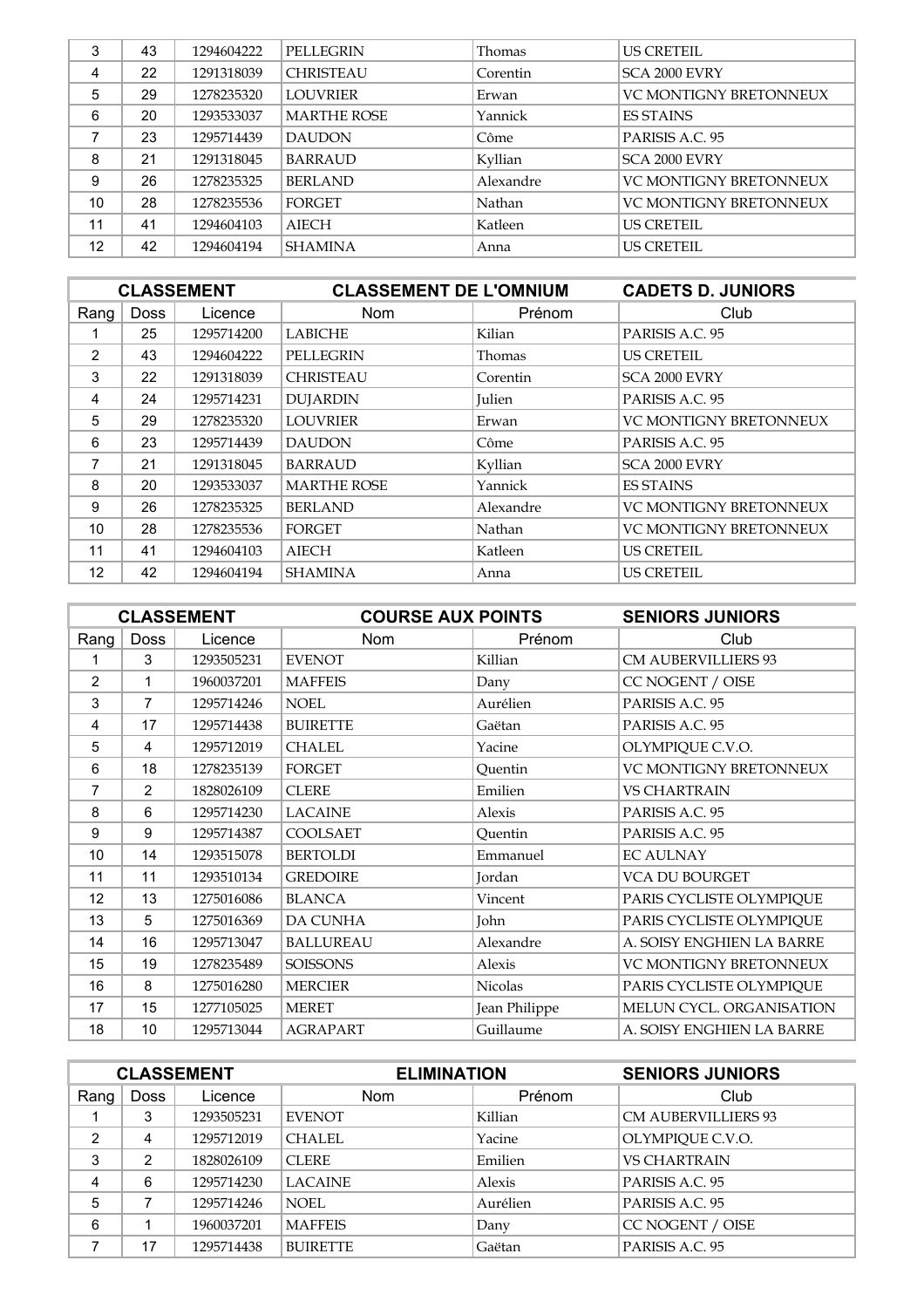| 8  | 14 | 1293515078 | <b>BERTOLDI</b>  | Emmanuel       | <b>EC AULNAY</b>              |
|----|----|------------|------------------|----------------|-------------------------------|
| 9  | 19 | 1278235489 | <b>SOISSONS</b>  | Alexis         | <b>VC MONTIGNY BRETONNEUX</b> |
| 10 | 10 | 1295713044 | <b>AGRAPART</b>  | Guillaume      | A. SOISY ENGHIEN LA BARRE     |
| 11 | 13 | 1275016086 | <b>BLANCA</b>    | Vincent        | PARIS CYCLISTE OLYMPIQUE      |
| 12 | 8  | 1275016280 | <b>MERCIER</b>   | <b>Nicolas</b> | PARIS CYCLISTE OLYMPIQUE      |
| 13 | 18 | 1278235139 | <b>FORGET</b>    | Ouentin        | <b>VC MONTIGNY BRETONNEUX</b> |
| 14 | 16 | 1295713047 | <b>BALLUREAU</b> | Alexandre      | A. SOISY ENGHIEN LA BARRE     |
| 15 | 11 | 1293510134 | <b>GREDOIRE</b>  | Jordan         | <b>VCA DU BOURGET</b>         |
| 16 | 15 | 1277105025 | <b>MERET</b>     | Jean Philippe  | MELUN CYCL. ORGANISATION      |
| 17 | 9  | 1295714387 | <b>COOLSAET</b>  | Ouentin        | PARISIS A.C. 95               |
| 18 | 5  | 1275016369 | <b>DA CUNHA</b>  | John           | PARIS CYCLISTE OLYMPIQUE      |

| <b>CLASSEMENT</b> |                |            | <b>START SPRINT</b> |               | <b>SENIORS JUNIORS</b>     |
|-------------------|----------------|------------|---------------------|---------------|----------------------------|
| Rang              | <b>Doss</b>    | Licence    | <b>Nom</b>          | Prénom        | Club                       |
|                   | 3              | 1293505231 | <b>EVENOT</b>       | Killian       | <b>CM AUBERVILLIERS 93</b> |
| $\overline{2}$    | 4              | 1295712019 | <b>CHALEL</b>       | Yacine        | OLYMPIQUE C.V.O.           |
| 3                 | 2              | 1828026109 | <b>CLERE</b>        | Emilien       | <b>VS CHARTRAIN</b>        |
| 4                 | 1              | 1960037201 | <b>MAFFEIS</b>      | Dany          | CC NOGENT / OISE           |
| 5                 | 18             | 1278235139 | <b>FORGET</b>       | Quentin       | VC MONTIGNY BRETONNEUX     |
| 6                 | $\overline{7}$ | 1295714246 | <b>NOEL</b>         | Aurélien      | PARISIS A.C. 95            |
| 7                 | 17             | 1295714438 | <b>BUIRETTE</b>     | Gaëtan        | PARISIS A.C. 95            |
| 8                 | 14             | 1293515078 | <b>BERTOLDI</b>     | Emmanuel      | <b>EC AULNAY</b>           |
| 9                 | 19             | 1278235489 | <b>SOISSONS</b>     | Alexis        | VC MONTIGNY BRETONNEUX     |
| 10                | 6              | 1295714230 | <b>LACAINE</b>      | Alexis        | PARISIS A.C. 95            |
| 11                | 5              | 1275016369 | <b>DA CUNHA</b>     | John          | PARIS CYCLISTE OLYMPIQUE   |
| 12                | 9              | 1295714387 | COOLSAET            | Quentin       | PARISIS A.C. 95            |
| 13                | 16             | 1295713047 | <b>BALLUREAU</b>    | Alexandre     | A. SOISY ENGHIEN LA BARRE  |
| 14                | 15             | 1277105025 | <b>MERET</b>        | Jean Philippe | MELUN CYCL. ORGANISATION   |
| 15                | 10             | 1295713044 | <b>AGRAPART</b>     | Guillaume     | A. SOISY ENGHIEN LA BARRE  |
| 16                | 13             | 1275016086 | <b>BLANCA</b>       | Vincent       | PARIS CYCLISTE OLYMPIQUE   |
| 17                | 8              | 1275016280 | <b>MERCIER</b>      | Nicolas       | PARIS CYCLISTE OLYMPIQUE   |
| 18                | 11             | 1293510134 | <b>GREDOIRE</b>     | Jordan        | VCA DU BOURGET             |

| <b>CLASSEMENT</b> |                |            | <b>CLASSEMENT DE L'OMNIUM</b> |               | <b>SENIORS JUNIORS</b>     |
|-------------------|----------------|------------|-------------------------------|---------------|----------------------------|
| Rang              | <b>Doss</b>    | Licence    | Nom                           | Prénom        | Club                       |
| 1.                | 3              | 1293505231 | <b>EVENOT</b>                 | Killian       | <b>CM AUBERVILLIERS 93</b> |
| 2                 | 4              | 1295712019 | <b>CHALEL</b>                 | Yacine        | OLYMPIQUE C.V.O.           |
| 3                 | 1              | 1960037201 | <b>MAFFEIS</b>                | Dany          | CC NOGENT / OISE           |
| 4                 | 2              | 1828026109 | <b>CLERE</b>                  | Emilien       | <b>VS CHARTRAIN</b>        |
| 5                 | $\overline{7}$ | 1295714246 | <b>NOEL</b>                   | Aurélien      | PARISIS A.C. 95            |
| 6                 | 17             | 1295714438 | <b>BUIRETTE</b>               | Gaëtan        | PARISIS A.C. 95            |
| 7                 | 6              | 1295714230 | <b>LACAINE</b>                | Alexis        | PARISIS A.C. 95            |
| 8                 | 18             | 1278235139 | <b>FORGET</b>                 | Ouentin       | VC MONTIGNY BRETONNEUX     |
| 9                 | 14             | 1293515078 | <b>BERTOLDI</b>               | Emmanuel      | <b>EC AULNAY</b>           |
| 10                | 19             | 1278235489 | <b>SOISSONS</b>               | Alexis        | VC MONTIGNY BRETONNEUX     |
| 11                | 9              | 1295714387 | <b>COOLSAET</b>               | Ouentin       | PARISIS A.C. 95            |
| 12                | 16             | 1295713047 | <b>BALLUREAU</b>              | Alexandre     | A. SOISY ENGHIEN LA BARRE  |
| 13                | 5              | 1275016369 | <b>DA CUNHA</b>               | John          | PARIS CYCLISTE OLYMPIOUE   |
| 14                | 10             | 1295713044 | <b>AGRAPART</b>               | Guillaume     | A. SOISY ENGHIEN LA BARRE  |
| 15                | 15             | 1277105025 | <b>MERET</b>                  | Jean Philippe | MELUN CYCL. ORGANISATION   |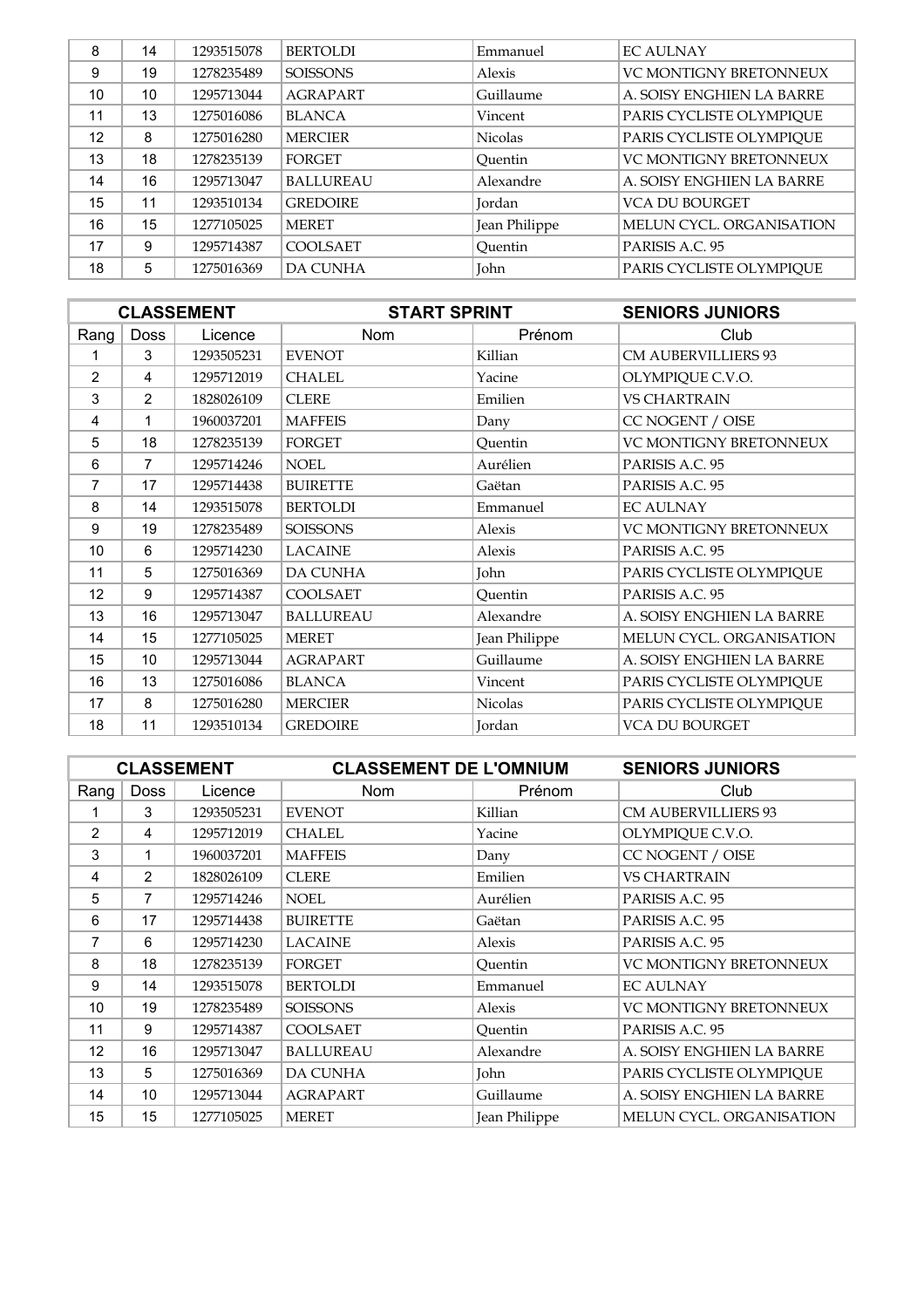| 0,454 km  |           |  |  |  |
|-----------|-----------|--|--|--|
| Catégorie | Pts/Temps |  |  |  |
| Minime    |           |  |  |  |
| Minime    |           |  |  |  |
| Minime    |           |  |  |  |
| Minime    |           |  |  |  |
|           |           |  |  |  |
| Minime    |           |  |  |  |
| Cadet     |           |  |  |  |
| Minime    |           |  |  |  |
| Minime    |           |  |  |  |
|           |           |  |  |  |
| Minime    |           |  |  |  |
| Minime    |           |  |  |  |
| Minime    |           |  |  |  |

| 0,454 km  |           |  |  |  |  |
|-----------|-----------|--|--|--|--|
| Catégorie | Pts/Temps |  |  |  |  |
| Minime    |           |  |  |  |  |
| Minime    |           |  |  |  |  |
| Minime    |           |  |  |  |  |
| Minime    |           |  |  |  |  |
| Minime    |           |  |  |  |  |
|           |           |  |  |  |  |
| Minime    |           |  |  |  |  |
| Minime    |           |  |  |  |  |
| Cadet     |           |  |  |  |  |
|           |           |  |  |  |  |
| Minime    |           |  |  |  |  |
| Minime    |           |  |  |  |  |
| Minime    |           |  |  |  |  |

|           | km        |
|-----------|-----------|
| Catégorie | Pts/Temps |
| Minime    |           |
| Minime    |           |
| Minime    |           |
| Minime    |           |
| Minime    |           |
| Cadet     |           |
| Minime    |           |
| Minime    |           |
| Minime    |           |
| Minime    |           |
| Minime    |           |

| 5,448 km  |     |  |
|-----------|-----|--|
| Catégorie | Pts |  |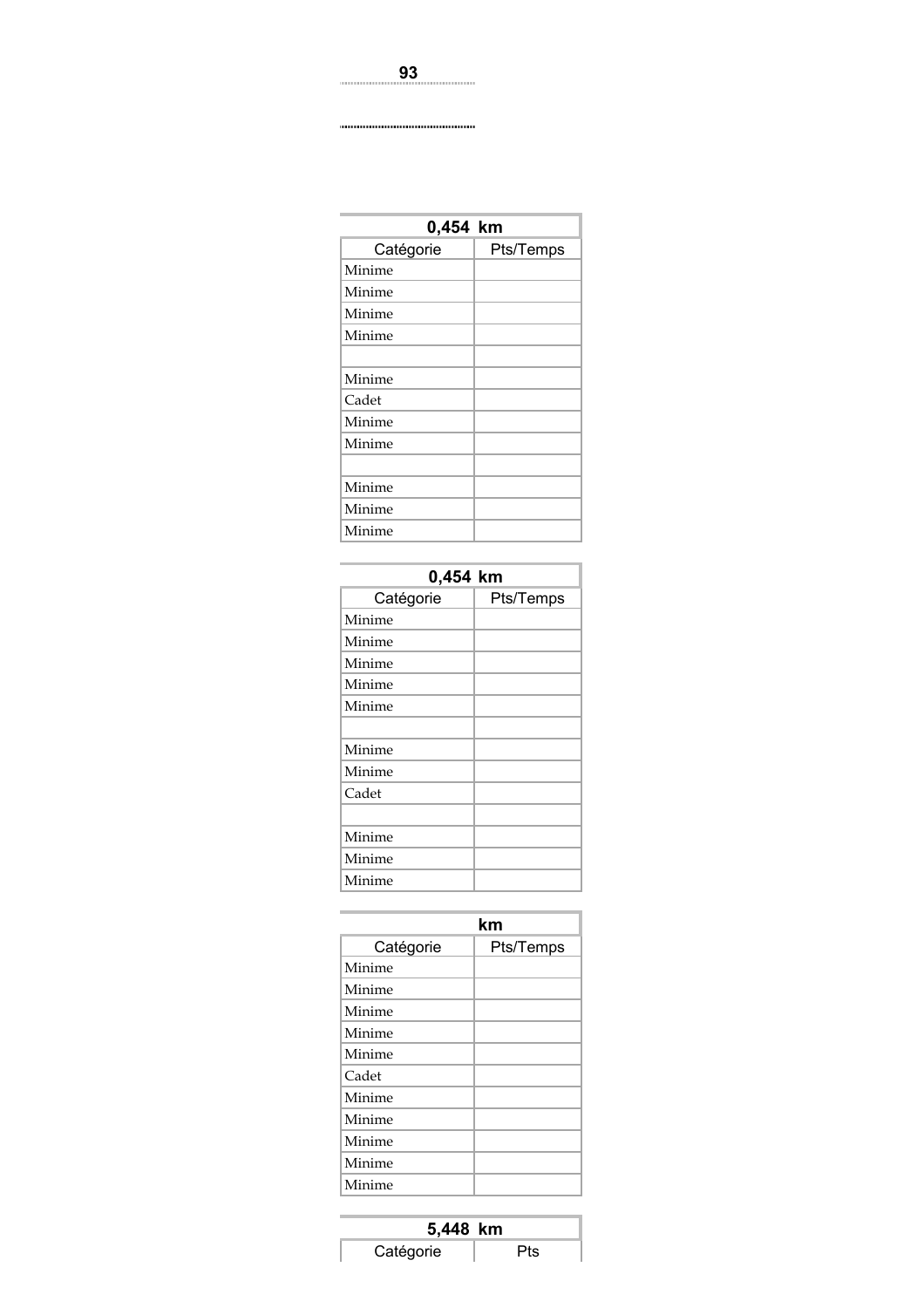| Minime | 20 Pts |
|--------|--------|
| Minime | 11 Pts |
| Minime | 6 Pts  |
| Minime | 6 Pts  |
| Minime | 1 Pt   |
| Minime |        |
| Minime |        |
| Minime |        |
| Minime |        |
| Minime |        |
| Cadet  |        |

|           | km        |
|-----------|-----------|
| Catégorie | Pts/Temps |
| Minime    |           |
| Minime    |           |
| Minime    |           |
| Minime    |           |
| Minime    |           |
| Minime    |           |
| Minime    |           |
| Cadet     |           |
| Minime    |           |
| Minime    |           |
| Minime    |           |

|           | km       |
|-----------|----------|
| Catégorie | Pts      |
| Minime    | 3 Pts    |
| Minime    | 6 Pts    |
| Minime    | 11 Pts   |
| Minime    | $13P$ ts |
| Minime    | $15P$ ts |
| Minime    | 19 Pts   |
| Minime    | 23 Pts   |
| Cadet     | 25 Pts   |
| Minime    | 26 Pts   |
| Minime    | 27 Pts   |
| Minime    | 30 Pts   |

| 0,454 km  |           |  |
|-----------|-----------|--|
| Catégorie | Pts/Temps |  |
| Cadet     |           |  |
| Cadet     |           |  |
| Cadet     |           |  |
| Junior    |           |  |
| Cadet     |           |  |
|           |           |  |
| Cadet     |           |  |
| Cadet     |           |  |
| Cadet     |           |  |
| Cadet     |           |  |
|           |           |  |
| Cadet     |           |  |
| Cadet     |           |  |
| Cadet     |           |  |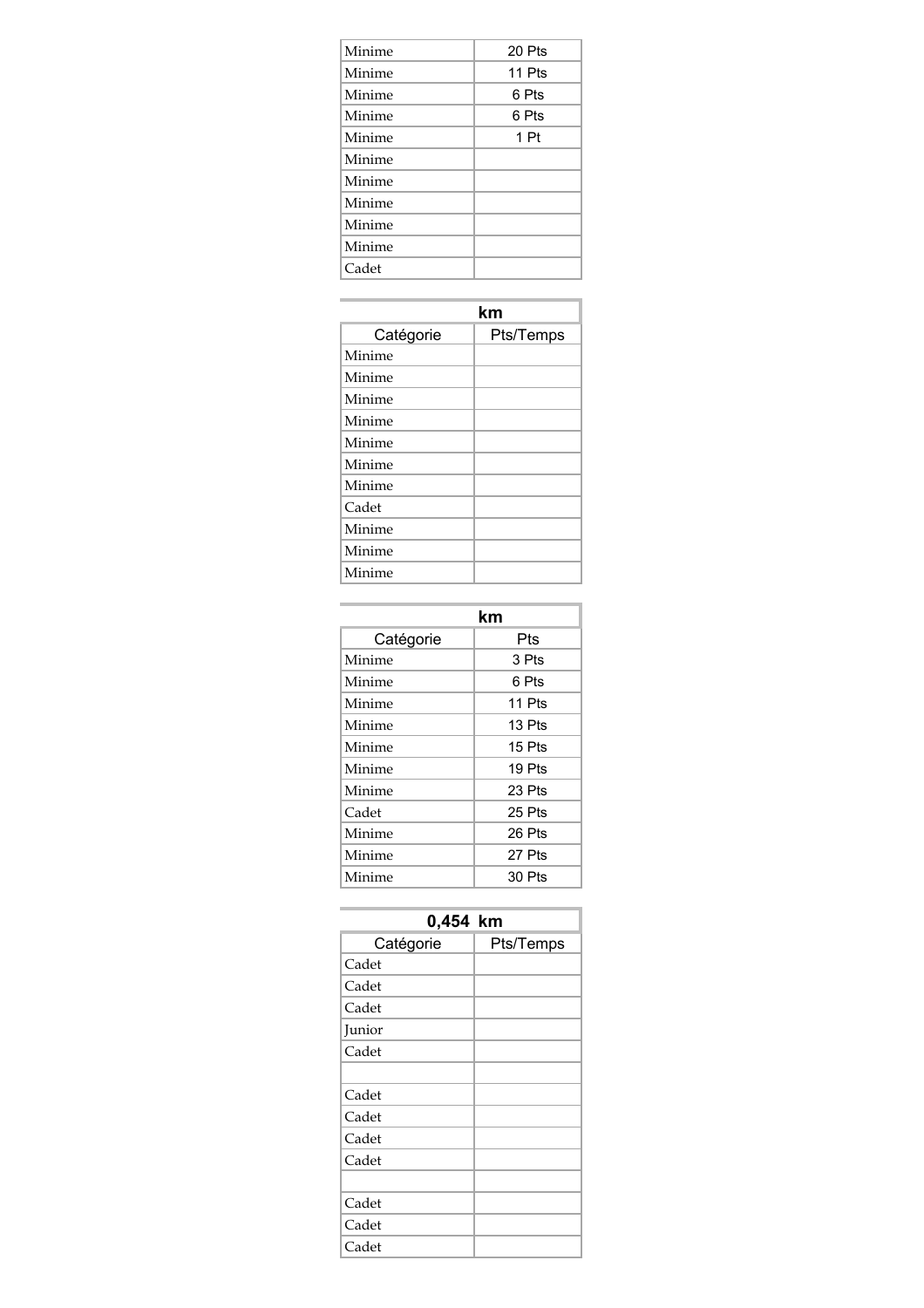| Junior |  |
|--------|--|
|        |  |

| 0,454 km  |           |  |
|-----------|-----------|--|
| Catégorie | Pts/Temps |  |
| Cadet     |           |  |
| Junior    |           |  |
| Cadet     |           |  |
| Junior    |           |  |
|           |           |  |
| Cadet     |           |  |
| Cadet     |           |  |
| Cadet     | Chuté     |  |
|           |           |  |
| Cadet     |           |  |
| Cadet     |           |  |
| Cadet     |           |  |
|           |           |  |
| Cadet     |           |  |
| Cadet     |           |  |
| Cadet     |           |  |

|           | km        |
|-----------|-----------|
| Catégorie | Pts/Temps |
| Cadet     |           |
| Cadet     |           |
| Cadet     |           |
| Cadet     |           |
| Cadet     |           |
| Cadet     |           |
| Cadet     |           |
| Cadet     |           |
| Cadet     |           |
| Cadet     |           |
| Junior    |           |
| Cadet     |           |
| Junior    |           |

| 9,080 km  |         |  |
|-----------|---------|--|
| Catégorie | Pts     |  |
| Cadet     | 18 Pts  |  |
| Cadet     | 17 Pts  |  |
| Cadet     | 15 Pts  |  |
| Cadet     | 10 Pts  |  |
| Cadet     | 5 Pts   |  |
| Cadet     | 1 Pt    |  |
| Cadet     |         |  |
| Cadet     |         |  |
| Cadet     |         |  |
| Junior    |         |  |
| Junior    |         |  |
| Cadet     | Abandon |  |

|           | km        |
|-----------|-----------|
| Catégorie | Pts/Temps |
| Cadet     |           |
| Cadet     |           |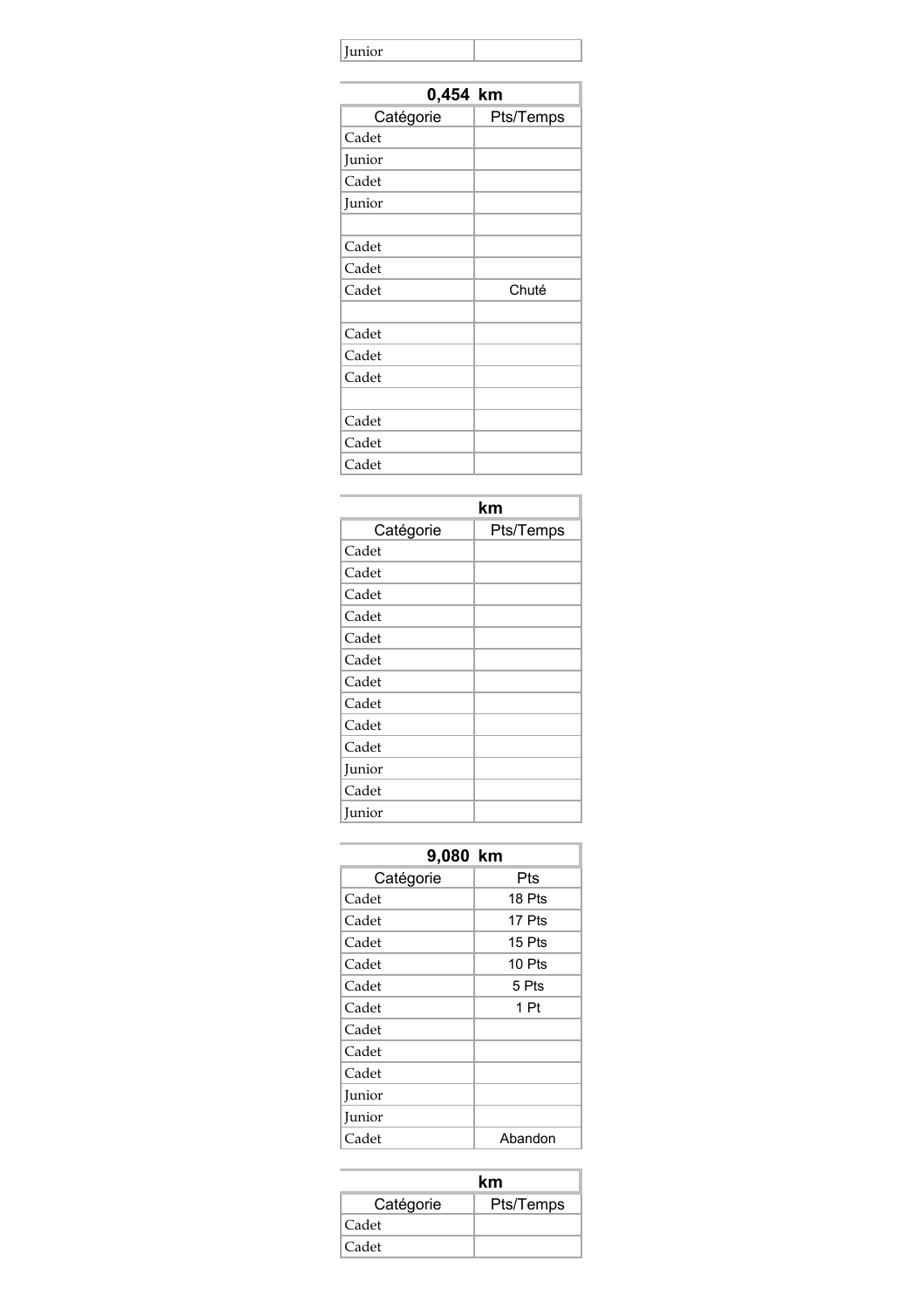| km        |          |
|-----------|----------|
| Catégorie | Pts      |
| Cadet     | 6 Pts    |
| Cadet     | 8 Pts    |
| Cadet     | 12 Pts   |
| Cadet     | 12 Pts   |
| Cadet     | 14 Pts   |
| Cadet     | 16 Pts   |
| Cadet     | 23 Pts   |
| Cadet     | 24 Pts   |
| Cadet     | 25 Pts   |
| Cadet     | 31 Pts   |
| Junior    | $32P$ ts |
| Junior    | 36 Pts   |

| 18,161 km      |        |
|----------------|--------|
| Catégorie      | Pts    |
| 1ère Catégorie | 33 Pts |
| 1ère Catégorie | 15 Pts |
| 2ème Catégorie | 12 Pts |
| Junior         | 8 Pts  |
| 2ème Catégorie | 7 Pts  |
| Junior         | 5 Pts  |
| 1ère Catégorie | 3 Pts  |
| 2ème Catégorie | 3 Pts  |
| 3ème Catégorie | 2 Pts  |
| D1             |        |
| 3ème Catégorie |        |
| D1             |        |
| 2ème Catégorie |        |
| D <sub>1</sub> |        |
| Junior         |        |
| 3ème Catégorie |        |
| D1             |        |
| 3ème Catégorie |        |

| km             |           |
|----------------|-----------|
| Catégorie      | Pts/Temps |
| 1ère Catégorie |           |
| 2ème Catégorie |           |
| 1ère Catégorie |           |
| 2ème Catégorie |           |
| 2ème Catégorie |           |
| 1ère Catégorie |           |
| <b>Iunior</b>  |           |